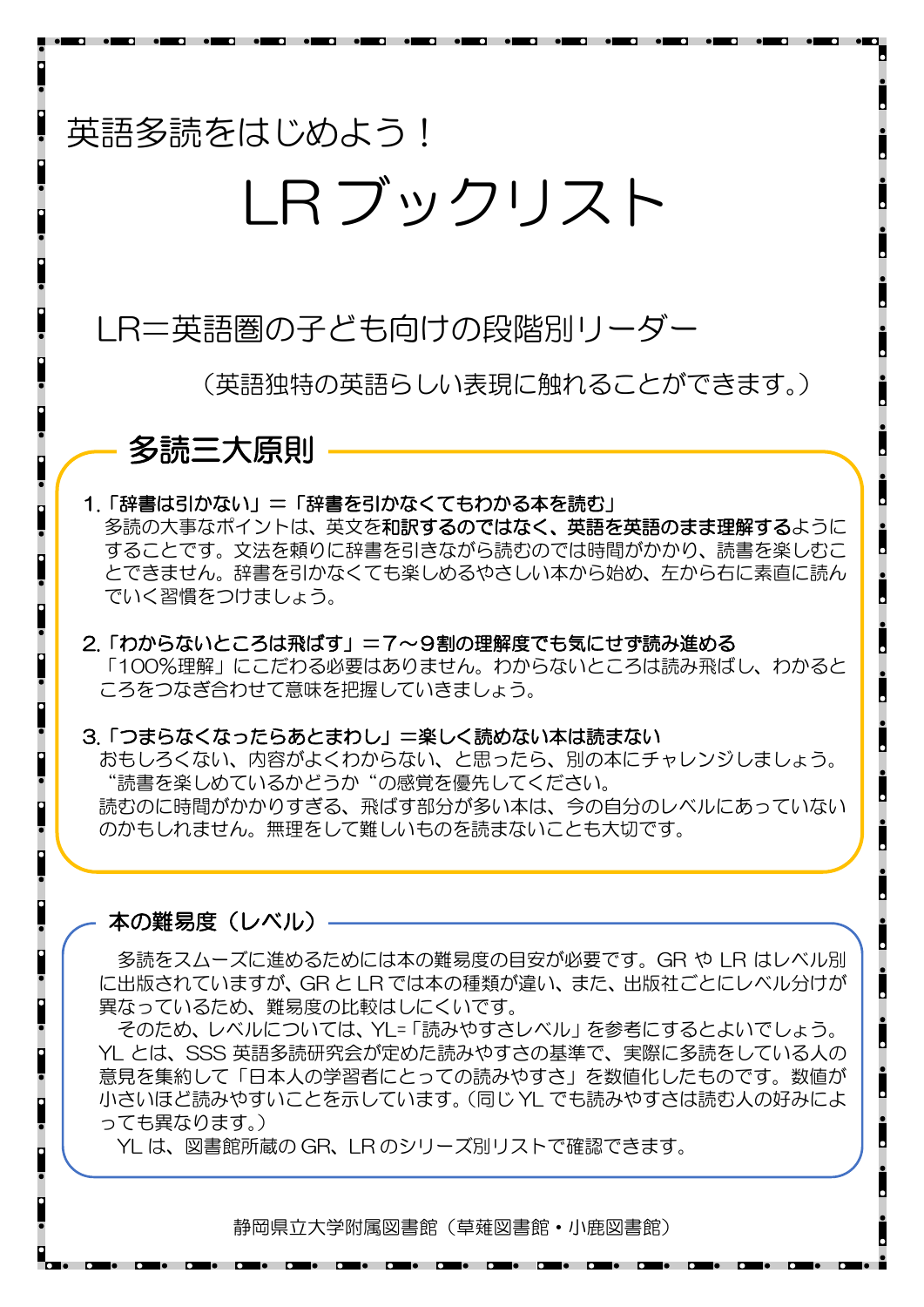#### 長く続けるコツ

語学学習には継続が不可欠です。電車の中や寝る前の 10 分間など、隙間の時間を利用しな がら生活の中に読書時間を組み込みましょう。

読書記録をつけることも継続のモチベーションを維持するのに役立ちます。図書館の GR、 LR シリーズ別リストは、読書記録ノートとしても利用できます。冊数・語数が増えていくこ とで読書の達成感が味わえます。

#### 電子ブック

●図書館 HP>電子資料>電子ブック

『Maruzen eBook Library』と『EBSCOhost eBook Collection』の 2 つの配信プ ラットフォームで提供している電子ブックを、学内 LAN に接続している端末から利用す ることができます。(同時アクセス 1 名)

※同時アクセス 1 名のため、使用中のタイトルを他の人が利用することはできません。 ※学外から閲覧する場合は事前にリモートアクセスの手続きをする必要があります。

(詳しくは「学外からのリモートアクセス申込」のページをご覧ください。

#### 英語多読用電子ブック

・Springboard Connect 〔Maruzen〕

オーストラリアの子ども向けの LR です。YL (読みやすさレベル) 0.1~2.0 を全 30 レベル、各レベル 5 タイトルで細かくレベル設定しているため読み進めやすい シリーズになっています。

・Step Into Reading 〔EBSCO〕 アメリカの子ども向けの LR です。同じ Step でも YL に若干ばらつきがあるので 自分の段階に合わせて読み進めてください。

- ・Foundations reading library 〔Maruzen〕 アメリカの架空の町を舞台に高校生の生活を描いた GR です。
- ・Macmillan Readers 〔Maruzen〕 英語多読用図書として定評のある GR です。
- ・Page Turners 〔Maruzen〕 高校生・大学生向けの GR です。内容は、学園ものが多く、音声(MP3)を出版社 サイトから無料でダウンロードすることができます。
- ・Read Smart Readers 〔Maruzen〕

 日本人の英語学習者向けに作られた GR です。レベル分けの基準が英検になってお り、Level2 で 3 級程度、Level5 で準 1 級程度です。

(参考文献・Web サイト)

- ・古川昭夫, 神田みなみ編著『英語多読完全ブックガイド』改訂 4 版 コスモピア 2013
- ・酒井邦秀著『快読 100 万語!ペーパーバックへの道』(ちくま文庫) 筑摩書房 2002
- ・『多聴多読マガジン』 コスモピア
- ・SSS 英語多読研究会 Web サイト
- ・NPO 多言語多読 Web サイト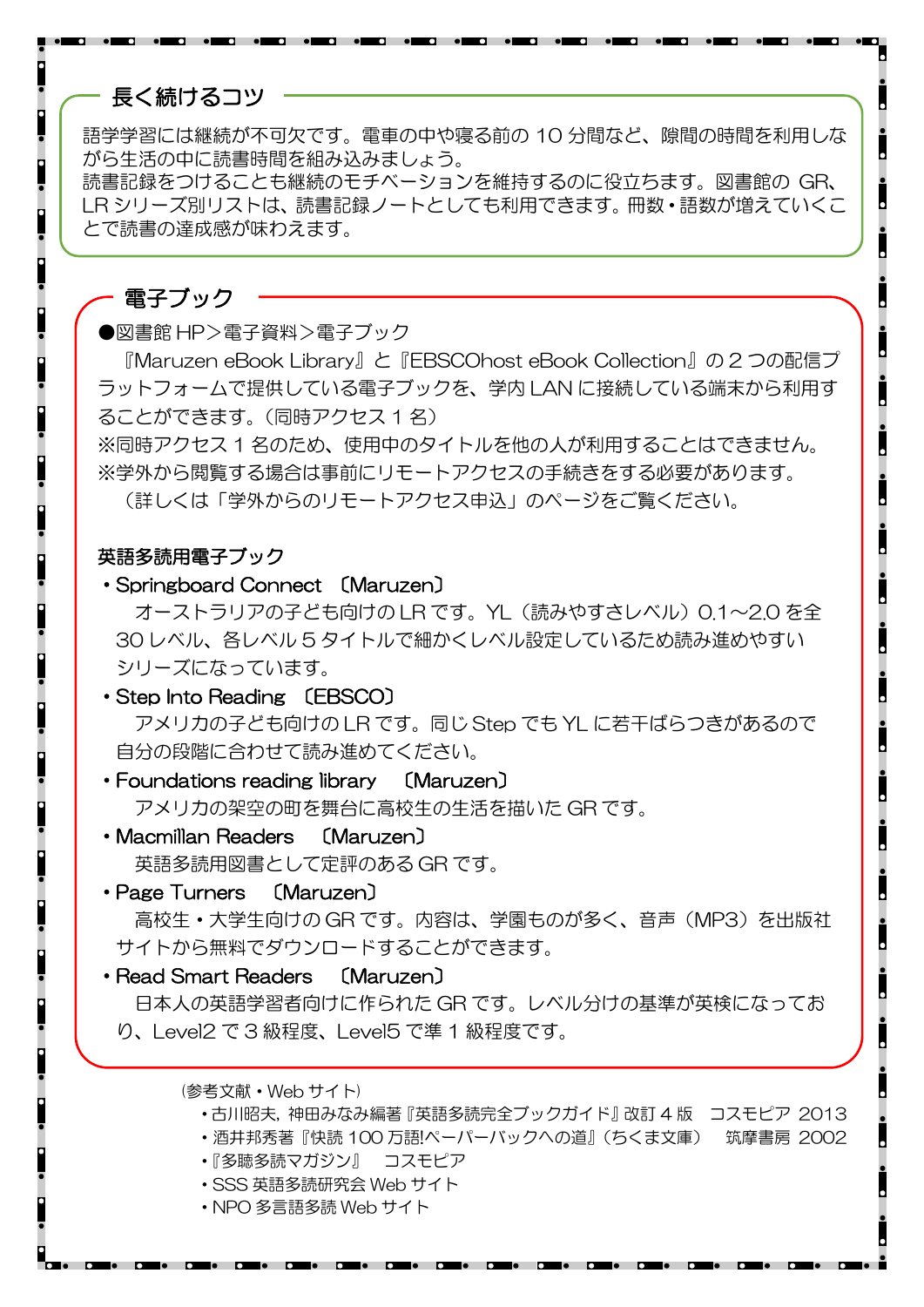#### 英語多読リスト(LG)

2021年3月現在

所在表記 草:草薙図書館・小:小鹿図書館・M:丸善電子ブック・E:EBSCO電子ブック

| 所在                | タイトル                  | YL          | 語彙数 | 音源 | メモ |
|-------------------|-----------------------|-------------|-----|----|----|
|                   | Oxford reading tree   |             |     |    |    |
| Stage 5, stories  | 総語彙数: 1841            |             |     |    |    |
| 小                 | Castle adventure      | $0.5 - 0.5$ | 306 |    |    |
| 小                 | Gran                  | $0.5 - 0.5$ | 309 |    |    |
| 小                 | Pirate adventure      | $0.5 - 0.5$ | 330 |    |    |
| 小                 | The dragon tree       | $0.5 - 0.5$ | 294 |    |    |
| 小                 | The magic key         | $0.5 - 0.5$ | 273 |    |    |
| 小                 | Village in the snow   | $0.5 - 0.5$ | 329 |    |    |
| Stage 5, storiesA | 総語彙数: 1921            |             |     |    |    |
| 小                 | A monster mistake     | $0.5 - 0.5$ | 334 |    |    |
| 小                 | It's not fair         | $0.5 - 0.5$ | 368 |    |    |
| 小                 | The great race        | $0.5 - 0.5$ | 327 |    |    |
| 小                 | The whatsit           | $0.5 - 0.5$ | 305 |    |    |
| 小                 | Underground adventure | $0.5 - 0.5$ | 292 |    |    |
| 小                 | Vanishing cream       | $0.5 - 0.5$ | 313 |    |    |
| Stage 5, storiesB | <b>総語彙数: 2048</b>     |             |     |    |    |
| 小                 | A new classroom       | $0.5 - 0.5$ | 325 |    |    |
| 小                 | Camping adventure     | $0.5 - 0.5$ | 332 |    |    |
| 小                 | Mum to the rescue     | $0.5 - 0.5$ | 348 |    |    |
| 小                 | Noah's ark adventure  | $0.5 - 0.5$ | 365 |    |    |
| 小                 | Scarecrows            | $0.5 - 0.5$ | 318 |    |    |
| 小                 | The new baby          | $0.5 - 0.5$ | 360 |    |    |
| Stage 5, storiesC | 総語彙数: 2054            |             |     |    |    |
| 小                 | Dad's run             | $0.5 - 0.5$ | 347 |    |    |
| 小                 | Drawing adventure     | $0.5 - 0.5$ | 369 |    |    |
| 小                 | Kipper and the trolls | $0.5 - 0.5$ | 360 |    |    |
| 小                 | Safari adventure      | $0.5 - 0.5$ | 323 |    |    |
| 小                 | Sleeping beauty       | $0.5 - 0.5$ | 321 |    |    |
| 小                 | The adventure park    | $0.5 - 0.5$ | 334 |    |    |
| Stage 6, Stories  | 総語彙数:3267             |             |     |    |    |
| 小                 | In the garden         | $0.6 - 0.6$ | 443 |    |    |
| 小                 | Kipper and the giant  | $0.6 - 0.6$ | 482 |    |    |
| 小                 | Land of the dinosaurs | $0.6 - 0.6$ | 482 |    |    |
| 小                 | Robin Hood            | $0.6 - 0.6$ | 614 |    |    |
| 小                 | The outing            | $0.6 - 0.6$ | 509 |    |    |
| 小                 | The treasure chest    | $0.6 - 0.6$ | 737 |    |    |
| Stage 6, StoriesA | 総語彙数:2850             |             |     |    |    |
| 小                 | A fright in the night | $0.6 - 0.7$ | 480 |    |    |
| 小                 | Christmas adventure   | $0.6 - 0.7$ | 465 |    |    |
| 小                 | Mirror Island         | $0.6 - 0.7$ | 547 |    |    |
| 小                 | The go-kart race      | $0.6 - 0.7$ | 478 |    |    |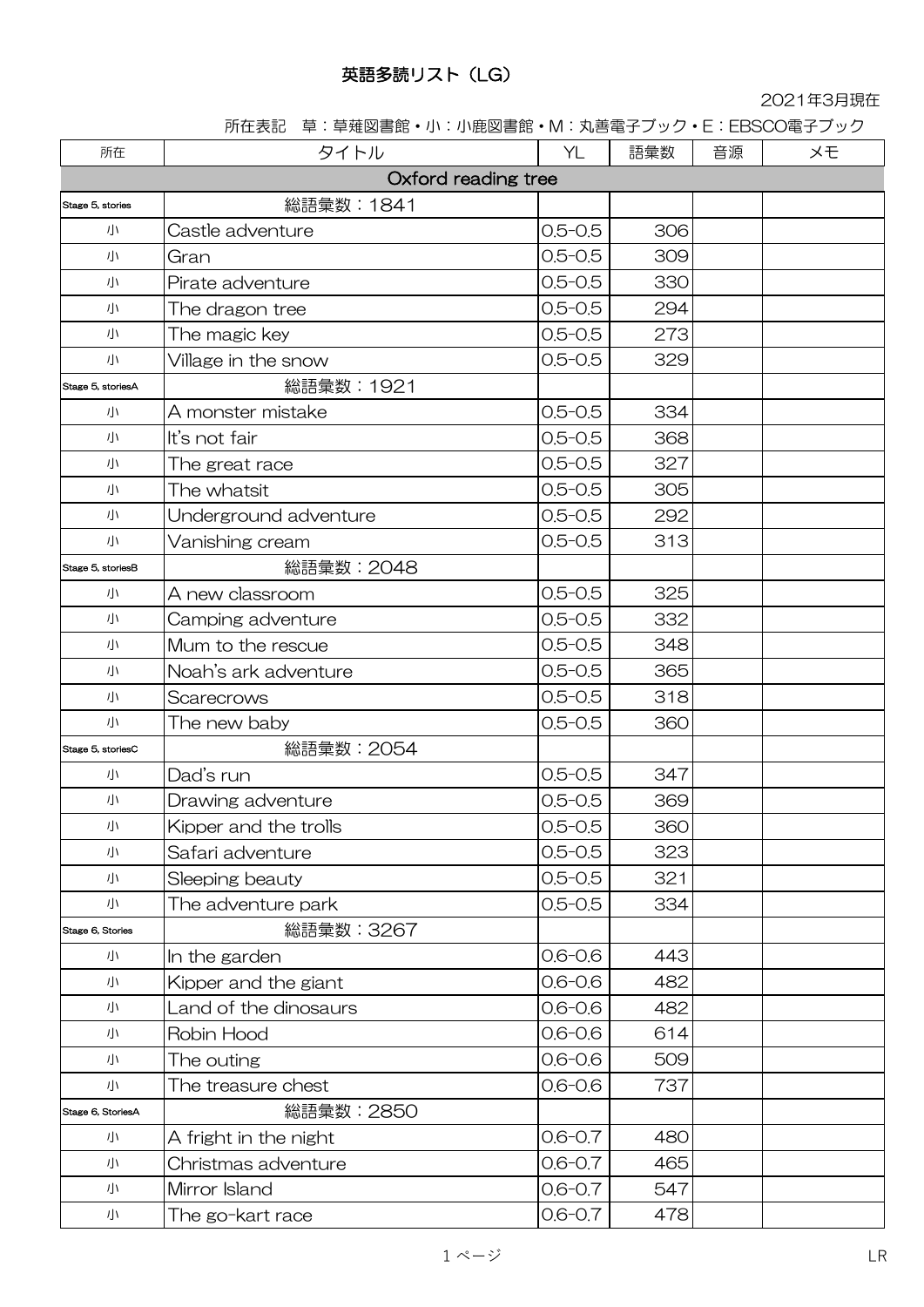| 所在                | タイトル                     | YL          | 語彙数   | 音源            | メモ |
|-------------------|--------------------------|-------------|-------|---------------|----|
| 小                 | The laughing princess    | $0.6 - 0.7$ | 470   |               |    |
| 小                 | The shiny key            | $0.6 - 0.7$ | 492   |               |    |
| Stage 6, StoriesB | <b>総語彙数: 3136</b>        |             |       |               |    |
| 小                 | Homework!                | $0.6 - 0.7$ | 519   |               |    |
| 小                 | Olympic adventure        | $0.6 - 0.7$ | 517   |               |    |
| 小                 | Paris adventure          | $0.6 - 0.7$ | 481   |               |    |
| 小                 | Ship in trouble          | $0.6 - 0.7$ | 534   |               |    |
| 小                 | The stolen crown Part 1. | $0.6 - 0.7$ | 563   |               |    |
| 小                 | The stolen crown Part 2. | $0.6 - 0.7$ | 522   |               |    |
| Stage 7, Stories  | 総語彙数: 5725               |             |       |               |    |
| 小                 | Lost in the jungle       | $0.7 - 0.8$ |       | 969 CD1枚,冊子1冊 |    |
| 小                 | Red planet               | $0.7 - 0.8$ | 904   |               |    |
| 小                 | Submarine adventure      | $0.7 - 0.8$ | 890   |               |    |
| 小                 | The broken roof          | $0.7 - 0.8$ | 983   |               |    |
| 小                 | The lost key             | $0.7 - 0.8$ | 1,051 |               |    |
| 小                 | The willow pattern plot  | $0.7 - 0.8$ | 928   |               |    |
| Stage 7, StoriesA | <b>総語彙数:5247</b>         |             |       |               |    |
| 小                 | Chinese adventure        | $0.7 - 0.8$ | 879   |               |    |
| 小                 | Roman adventure          | $0.7 - 0.8$ | 867   |               |    |
| 小                 | The bully                | $0.7 - 0.8$ | 848   |               |    |
| 小                 | The hunt for gold        | $0.7 - 0.8$ | 916   |               |    |
| 小                 | The jigsaw puzzle        | $0.7 - 0.8$ | 853   |               |    |
| 小                 | The motorway             | $0.7 - 0.8$ | 884   |               |    |
| Stage 7, StoriesB | 総語彙数: 5499               |             |       |               |    |
| 小                 | A sea mystery            | $0.7 - 0.8$ | 934   |               |    |
| 小                 | Australian adventure     | $0.7 - 0.8$ |       | 889 CD1枚冊子1冊  |    |
| 小                 | The big breakfast        | $0.7 - 0.8$ | 860   |               |    |
| 小                 | The power cut            | $0.7 - 0.8$ | 971   |               |    |
| 小                 | The riddle stone Part 1. | $0.7 - 0.8$ | 913   |               |    |
| 小                 | The riddle stone Part 2. | $0.7 - 0.8$ | 932   |               |    |
| Stage 8, Stories  | <b>総語彙数:5631</b>         |             |       |               |    |
| 小                 | A day in London          | $0.9 - 1.0$ | 890   |               |    |
| 小                 | The flying carpet        | $0.9 - 1.0$ | 1,037 |               |    |
| 小                 | The kidnappers           | $0.9 - 1.0$ | 878   |               |    |
| 小                 | The rainbow machine      | $0.9 - 1.0$ | 992   |               |    |
| 小                 | Victorian adventure      | $0.9 - 1.0$ | 920   |               |    |
| 小                 | Viking adventure         | $0.9 - 1.0$ | 914   |               |    |
| Stage 8, StoriesA | 総語彙数: 7325               |             |       |               |    |
| 小                 | Egyptian adventure       | $0.9 - 1.0$ | 1,128 |               |    |
| 小                 | Flood!                   | $O.9 - 1.0$ | 1,148 |               |    |
| 小                 | Pocket money             | $0.9 - 1.0$ | 1,267 |               |    |
| 小                 | Save Floppy!             | $O.9 - 1.0$ | 1,248 |               |    |
| 小                 | The evil genie           | $0.9 - 1.0$ | 1,295 |               |    |

所在表記 草:草薙図書館・小:小鹿図書館・M:丸善電子ブック・E:EBSCO電子ブック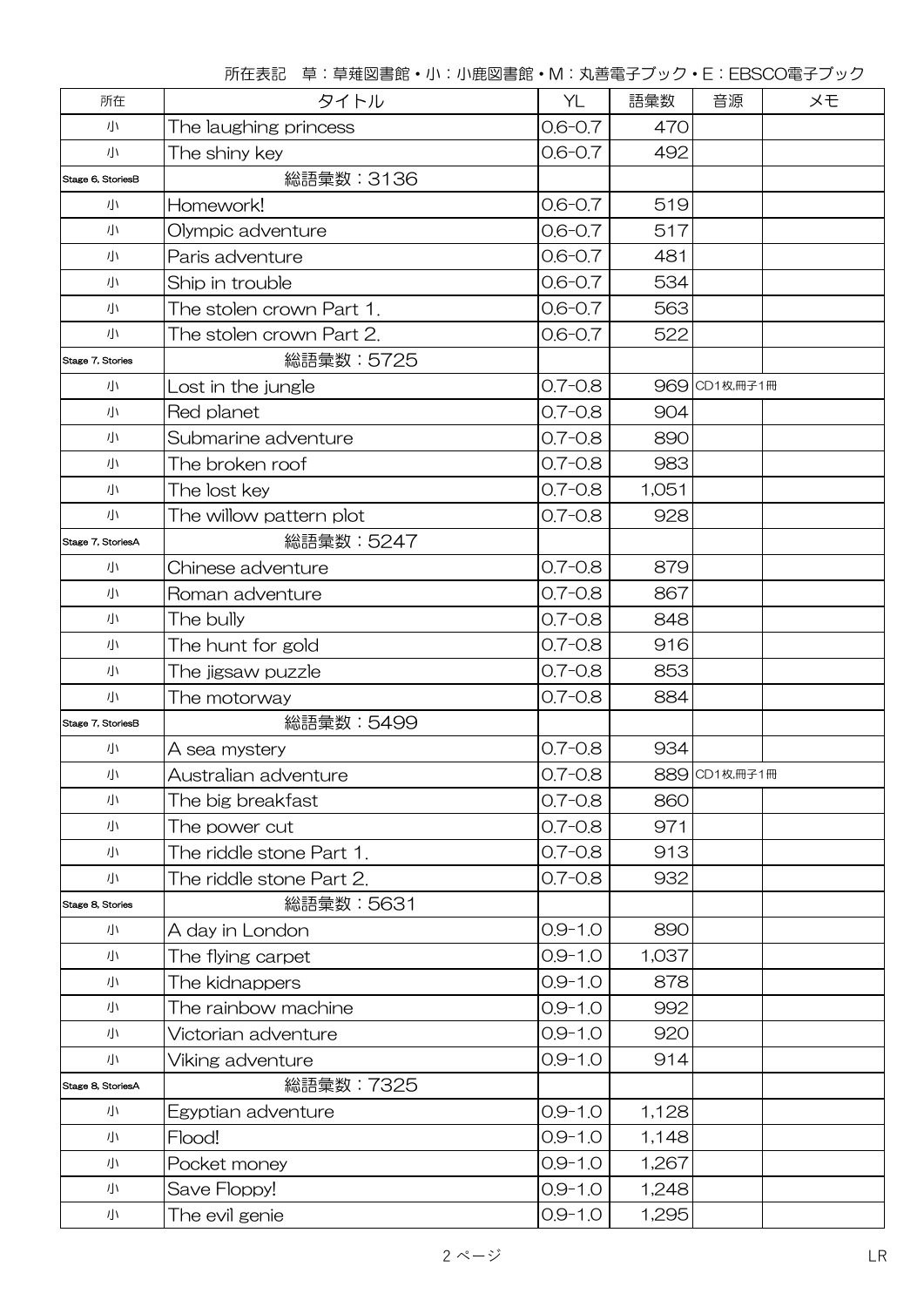| 所在                 | タイトル                   | YL                 | 語彙数   | 音源 | メモ |
|--------------------|------------------------|--------------------|-------|----|----|
| 小                  | What was it like?      | $0.9 - 1.0$        | 1,239 |    |    |
| Stage 9, Stories   | 総語彙数:8750              |                    |       |    |    |
| 小                  | Green island           | $1.0 - 1.4$        | 1,444 |    |    |
| 小                  | Storm castle           | $1.0 - 1.4$        | 1,390 |    |    |
| 小                  | Superdog               | $1.0 - 1.4$        | 1,488 |    |    |
| 小                  | Survival adventure     | $1.0 - 1.4$        | 1,471 |    |    |
| 小                  | The litter queen       | $1.0 - 1.4$        | 1,452 |    |    |
| 小                  | The quest              | $1.0 - 1.4$        | 1,505 |    |    |
| Stage 9, StoriesA  | <b>総語彙数: 7724</b>      |                    |       |    |    |
| 小                  | Dutch adventure        | $1.0 - 1.4$        | 1,368 |    |    |
| 小                  | Key trouble            | $1.0 - 1.4$        | 1,278 |    |    |
| 小                  | Rescue!                | $1.0 - 1.4$        | 1,306 |    |    |
| 小                  | The blue eye           | $1.0 - 1.4$        | 1,237 |    |    |
| 小                  | The finest in the land | $1.0 - 1.4$        | 1,274 |    |    |
| 小                  | The flying machine     | $1.0 - 1.4$        | 1,281 |    |    |
|                    | Oxford reading tree    | Decode and Develop |       |    |    |
| Stage 5            | 総語彙数:2192              |                    |       |    |    |
| 小                  | The orchid thief       | $0.5 - 0.5$        | 318   |    |    |
| 小                  | Rats!                  | $0.5 - 0.5$        | 379   |    |    |
| 小                  | Highland games         | $0.5 - 0.5$        | 290   |    |    |
| 小                  | <b>Bush fire!</b>      | $0.5 - 0.5$        | 408   |    |    |
| 小                  | Bessie's flying circus | $0.5 - 0.5$        | 412   |    |    |
| 小                  | A pet called cucumber  | $0.5 - 0.5$        | 385   |    |    |
| Level <sub>6</sub> | 総語彙数: 3075             |                    |       |    |    |
| 小                  | Land of letters        | $0.6 - 0.7$        | 488   |    |    |
| 小                  | May morning            | $0.6 - 0.7$        | 515   |    |    |
| 小                  | On the stage           | $0.6 - 0.7$        | 542   |    |    |
| 小                  | The bigfoot mystery    | $0.6 - 0.7$        | 511   |    |    |
| 小                  | The new year race      | $0.6 - 0.7$        | 489   |    |    |
| 小                  | Two left feet          | $0.6 - 0.7$        | 530   |    |    |
| Level 7            | 総語彙数: 5578             |                    |       |    |    |
| 小                  | A tall tale            | $0.7 - 0.8$        | 893   |    |    |
| 小                  | Detective adventure    | $0.7 - 0.8$        | 901   |    |    |
| 小                  | Holiday in Japan       | $0.7 - 0.8$        | 955   |    |    |
| 小                  | Magic tricks           | $0.7 - 0.8$        | 914   |    |    |
| 小                  | The portrait problem   | $0.7 - 0.8$        | 965   |    |    |
| 小                  | The time capsule       | $0.7 - 0.8$        | 950   |    |    |
| Level 8            | 総語彙数: 6867             |                    |       |    |    |
| 小                  | A good turn            | $0.9 - 1.0$        | 1,200 |    |    |
| 小                  | A lucky find           | $0.9 - 1.0$        | 1,148 |    |    |
| 小                  | The beehive fence      | $0.9 - 1.0$        | 1,239 |    |    |
| 小                  | The Ogre's dinner      | $0.9 - 1.0$        | 1,123 |    |    |
| 小                  | The secret pop star    | $0.9 - 1.0$        | 1,073 |    |    |

所在表記 草:草薙図書館・小:小鹿図書館・M:丸善電子ブック・E:EBSCO電子ブック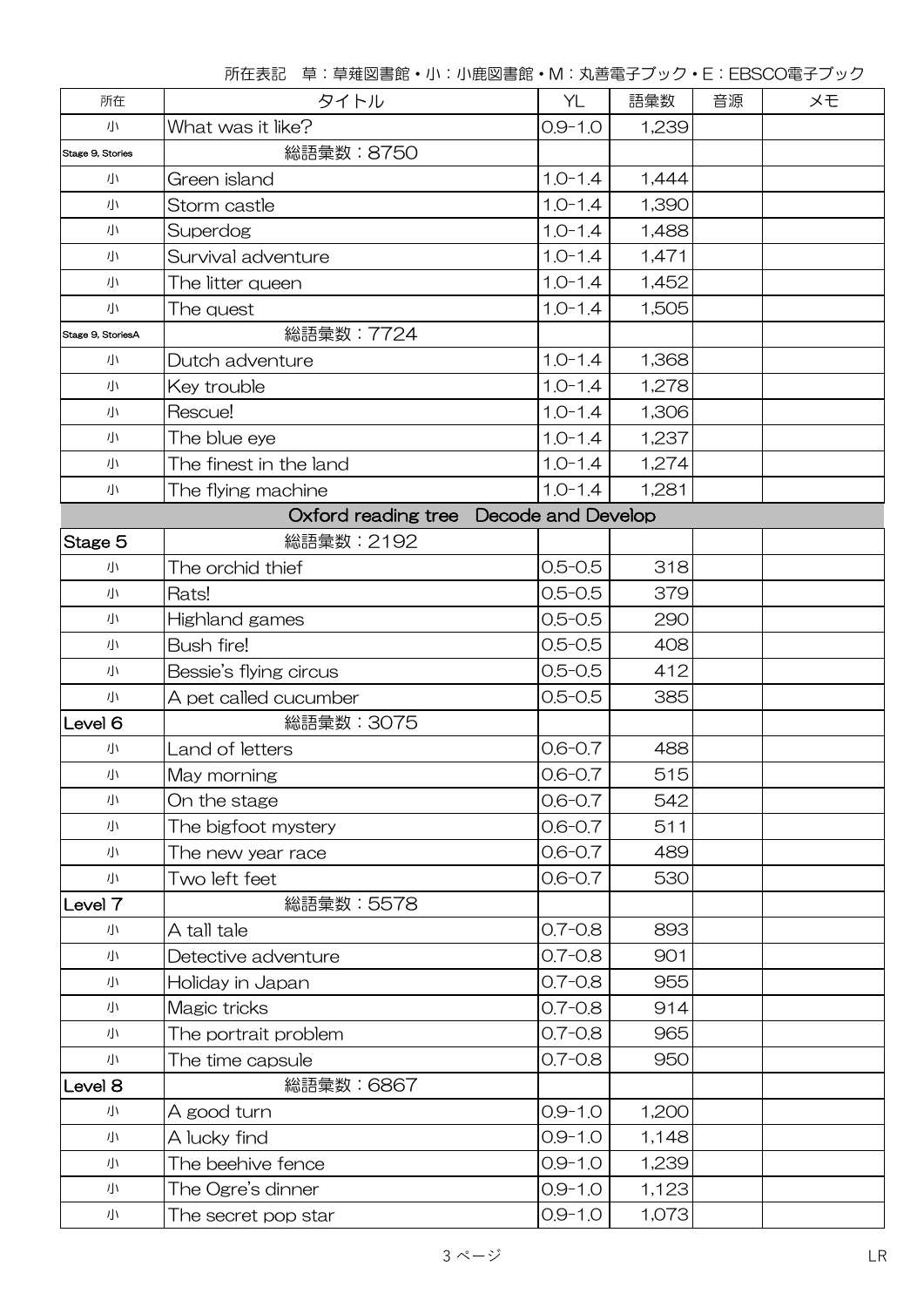|                    |                            |             | - ^ " ) 一 二 コ フ フ フ フ |    |    |
|--------------------|----------------------------|-------------|-----------------------|----|----|
| 所在                 | タイトル                       | YL          | 語彙数                   | 音源 | メモ |
| 小                  | The strange old house      | $0.9 - 1.0$ | 1,084                 |    |    |
| Level <sub>9</sub> | 総語彙数: 8416                 |             |                       |    |    |
| 小                  | A knight in town           | $1.0 - 1.4$ | 1,396                 |    |    |
| 小                  | Fireball in the sky        | $1.0 - 1.4$ | 1,401                 |    |    |
| 小                  | Princes in the tower       | $1.0 - 1.4$ | 1,415                 |    |    |
| 小                  | The fair-haired samurai    | $1.0 - 1.4$ | 1,352                 |    |    |
| 小                  | What a journey             | $1.0 - 1.4$ | 1,499                 |    |    |
| 小                  | The travelling players     | $1.0 - 1.4$ | 1,353                 |    |    |
|                    | <b>Springboard Connect</b> |             |                       |    |    |
| Level 1            |                            |             |                       |    |    |
| M                  | I hop                      | O.1         | 16                    |    |    |
| ${\sf M}$          | The cat!                   | 0.1         | 42                    |    |    |
| ${\sf M}$          | The tin                    | O.1         | 16                    |    |    |
| M                  | What am I?                 | 0.1         | 31                    |    |    |
| ${\sf M}$          | Where is ted?              | 0.2         | 40                    |    |    |
| Level <sub>2</sub> |                            |             |                       |    |    |
| ${\sf M}$          | At the park                | O.1         | 48                    |    |    |
| M                  | Fruit                      | 0.1         | 57                    |    |    |
| ${\sf M}$          | It was so hot              | 0.1         | 63                    |    |    |
| ${\sf M}$          | My brother                 | O.1         | 39                    |    |    |
| M                  | Up the tree                | 0.1         | 48                    |    |    |
| Level 3            |                            |             |                       |    |    |
| M                  | Baby animals               | 0.3         | 77                    |    |    |
| ${\sf M}$          | My pop's garden            | 0.1         | 70                    |    |    |
| M                  | The soup                   | 0.2         | 76                    |    |    |
| M                  | We go to town              | 0.2         | 80                    |    |    |
| M                  | What can you do?           | 0.2         | 73                    |    |    |
| Level 4            |                            |             |                       |    |    |
| M                  | Emma the elephant          | 0.3         | 86                    |    |    |
| ${\sf M}$          | Night and day              | 0.4         | 90                    |    |    |
| M                  | Our rooftop garden         | 0.3         | 88                    |    |    |
| M                  | Sky's new home             | 0.3         | 92                    |    |    |
| M                  | This family                | 0.2         | 81                    |    |    |
| Level <sub>5</sub> |                            |             |                       |    |    |
| M                  | At the market              | 0.3         | 100                   |    |    |
| M                  | Otis is lost               | 0.3         | 96                    |    |    |
| M                  | The meerkats' new Home     | 0.3         | 97                    |    |    |
| M                  | The panda                  | 0.4         | 92                    |    |    |
| M                  | The people museum          | 0.3         | 99                    |    |    |
| Level 6            |                            |             |                       |    |    |
| M                  | Changing seasons           | 0.5         | 104                   |    |    |
| M                  | I must be quick            | 0.3         | 109                   |    |    |
| M                  | Me and my family           | 0.3         | 104                   |    |    |

所在表記 草:草薙図書館・小:小鹿図書館・M:丸善電子ブック・E:EBSCO電子ブック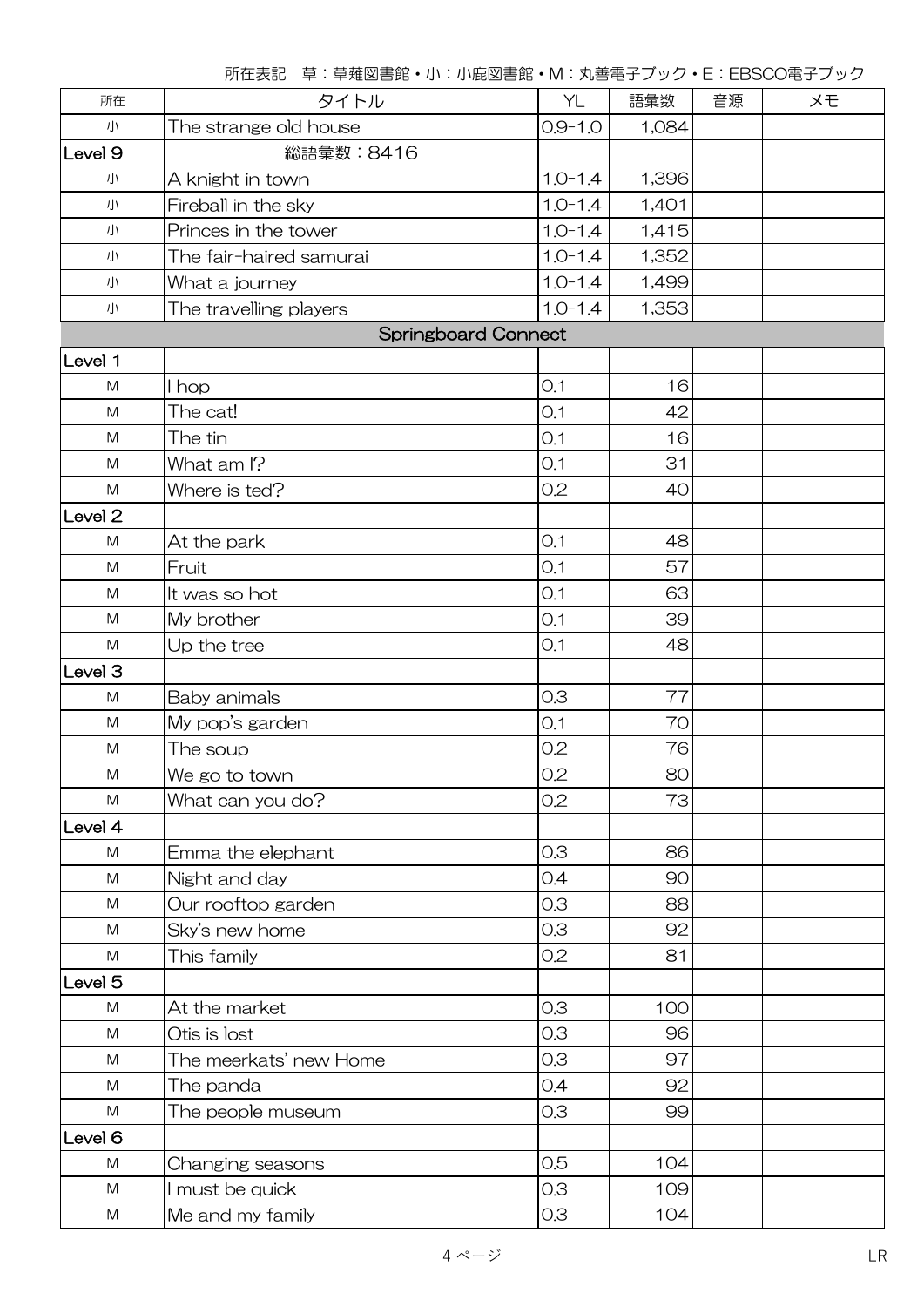| 所在        | タイトル                    | YL  | 語彙数 | 音源 | メモ |
|-----------|-------------------------|-----|-----|----|----|
| ${\sf M}$ | What are they?          | 0.3 | 102 |    |    |
| M         | When we started school  | 0.4 | 104 |    |    |
| Level 7   |                         |     |     |    |    |
| ${\sf M}$ | Grandma went to school  | 0.6 | 130 |    |    |
| ${\sf M}$ | How doctors help        | 0.5 | 130 |    |    |
| M         | The ice festival        | 0.4 | 113 |    |    |
| M         | The shopping list       | 0.4 | 129 |    |    |
| ${\sf M}$ | Tigers                  | 0.5 | 128 |    |    |
| Level 8   |                         |     |     |    |    |
| ${\sf M}$ | A fun day               | 0.5 | 147 |    |    |
| M         | Make a hat and a mask   | 0.5 | 139 |    |    |
| ${\sf M}$ | Making things           | 0.5 | 148 |    |    |
| ${\sf M}$ | Monsoon                 | 0.5 | 149 |    |    |
| ${\sf M}$ | Special days            | 0.5 | 148 |    |    |
| Level 9   |                         |     |     |    |    |
| M         | Being famous            | 0.6 | 178 |    |    |
| ${\sf M}$ | Cool bananas            | 0.5 | 177 |    |    |
| M         | Fly, baby birds!        | 0.5 | 178 |    |    |
| M         | The bell garden         | 0.6 | 179 |    |    |
| M         | The monkeys go bananas! | 0.5 | 178 |    |    |
| Level 10  |                         |     |     |    |    |
| ${\sf M}$ | Car parts               | 0.7 | 210 |    |    |
| ${\sf M}$ | Hip-hop!                | 0.5 | 210 |    |    |
| ${\sf M}$ | Sailing north           | 0.5 | 185 |    |    |
| M         | Then and now            | 0.5 | 189 |    |    |
| M         | Way to go!              | 0.6 | 210 |    |    |
| Level 11  |                         |     |     |    |    |
| M         | Bigger and smaller      | 0.5 | 234 |    |    |
| ${\sf M}$ | Counting down           | 0.6 | 234 |    |    |
| M         | Desert life             | 0.7 | 233 |    |    |
| ${\sf M}$ | No rules day            | 0.8 | 234 |    |    |
| ${\sf M}$ | The bamboo family       | 0.6 | 236 |    |    |
| Level 12  |                         |     |     |    |    |
| M         | Big day out             | 0.6 | 259 |    |    |
| M         | Oily feet               | 0.7 | 270 |    |    |
| M         | The day sky             | 0.8 | 241 |    |    |
| ${\sf M}$ | Trip trouble            | 0.8 | 269 |    |    |
| M         | Weather tools           | 0.8 | 259 |    |    |
| Level 13  |                         |     |     |    |    |
| ${\sf M}$ | A star named Jade       | 0.8 | 300 |    |    |
| M         | Dear penpal             | 0.8 | 300 |    |    |
| ${\sf M}$ | Insect bodies           | 0.9 | 289 |    |    |
| M         | Jobs people do          | 0.8 | 274 |    |    |

所在表記 草:草薙図書館・小:小鹿図書館・M:丸善電子ブック・E:EBSCO電子ブック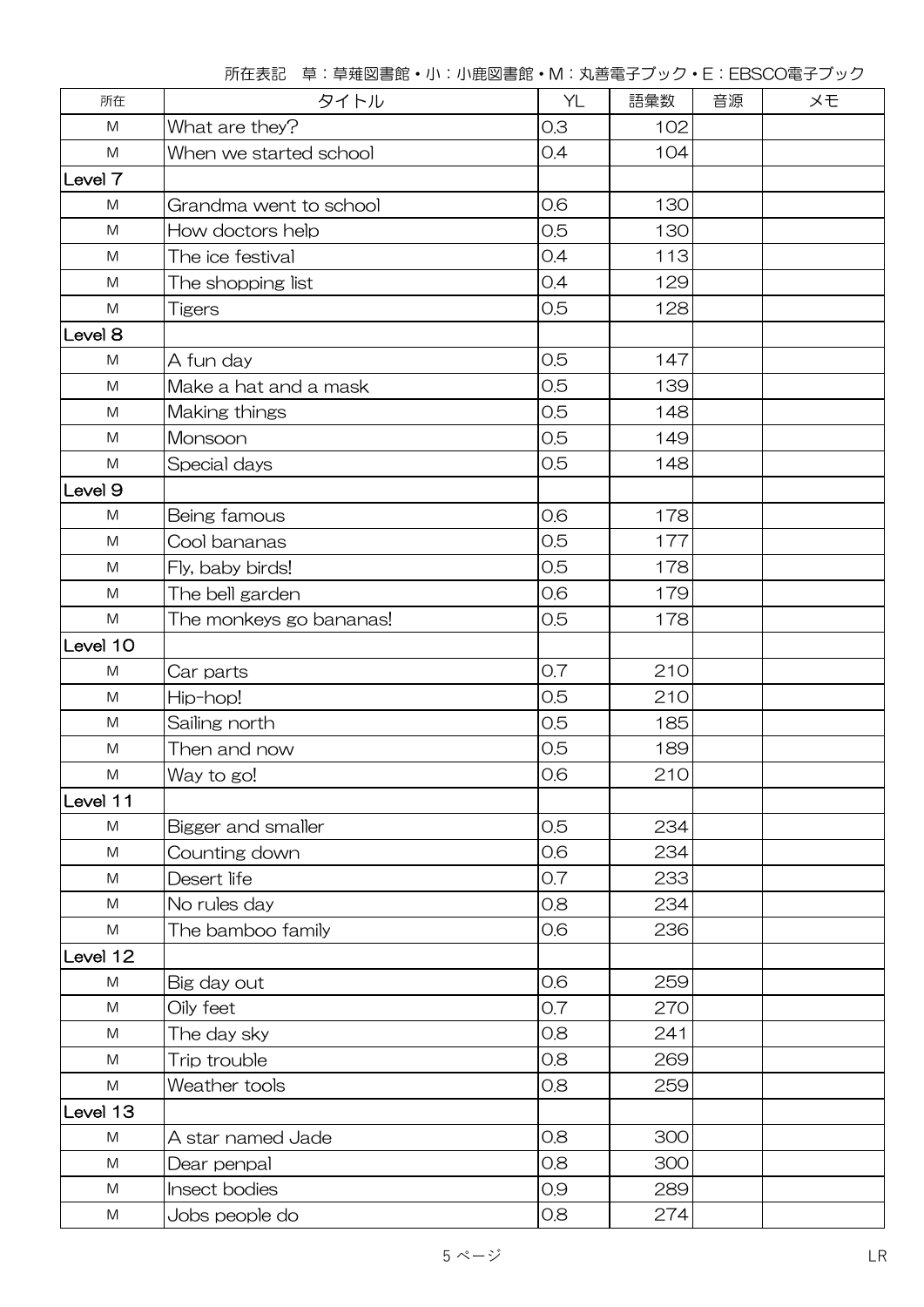| 所在        | タイトル                    | YL  | 語彙数 | 音源 | ×Đ |
|-----------|-------------------------|-----|-----|----|----|
| ${\sf M}$ | The cake sale           | 0.8 | 296 |    |    |
| Level 14  |                         |     |     |    |    |
| ${\sf M}$ | Food for all            | 0.9 | 330 |    |    |
| M         | Life of a butterfly     | 1.0 | 313 |    |    |
| ${\sf M}$ | Lost!                   | 0.8 | 330 |    |    |
| M         | The ice lantern         | 0.9 | 326 |    |    |
| ${\sf M}$ | The lion city           | 0.9 | 329 |    |    |
| Level 15  |                         |     |     |    |    |
| M         | Greedy monkey           | 0.8 | 356 |    |    |
| ${\sf M}$ | Let's celebrate         | 0.9 | 359 |    |    |
| M         | Living on earth         | 0.9 | 358 |    |    |
| ${\sf M}$ | Magnet boy              | 0.8 | 351 |    |    |
| M         | The eco park            | 0.8 | 353 |    |    |
| Level 16  |                         |     |     |    |    |
| ${\sf M}$ | Animals of the coast    | 0.9 | 372 |    |    |
| M         | Crazy wheels day        | 0.8 | 383 |    |    |
| M         | The frozen drink        | 0.8 | 386 |    |    |
| ${\sf M}$ | The green house         | 0.9 | 389 |    |    |
| ${\sf M}$ | Zara and the band       | 0.8 | 390 |    |    |
| Level 17  |                         |     |     |    |    |
| ${\sf M}$ | Digger's best bone      | 0.9 | 417 |    |    |
| ${\sf M}$ | Fruits and veggies      | 1.0 | 420 |    |    |
| M         | Honey from hive to home | 1.0 | 420 |    |    |
| M         | Our earth               | 1.0 | 411 |    |    |
| M         | Why crow is black       | 0.9 | 420 |    |    |
| Level 18  |                         |     |     |    |    |
| ${\sf M}$ | Getting to work         | 1.2 | 437 |    |    |
| ${\sf M}$ | Kakadu                  | 1.2 | 450 |    |    |
| ${\sf M}$ | Making paper            | 1.4 | 449 |    |    |
| ${\sf M}$ | One of a kind           | 1.2 | 447 |    |    |
| M         | The real prize          | 1.2 | 449 |    |    |
| Level 19  |                         |     |     |    |    |
| ${\sf M}$ | A world of birds        | 1.4 | 480 |    |    |
| ${\sf M}$ | Creating a cartoon      | 1.4 | 475 |    |    |
| ${\sf M}$ | Mum's new mobile        | 1.2 | 476 |    |    |
| ${\sf M}$ | Saving the parrots      | 1.2 | 475 |    |    |
| M         | The rainbow serpent     | 1.2 | 456 |    |    |
| Level 20  |                         |     |     |    |    |
| M         | A sticky problem        | 1.6 | 510 |    |    |
| ${\sf M}$ | At home                 | 1.6 | 490 |    |    |
| ${\sf M}$ | Great landmarks         | 1.4 | 510 |    |    |
| ${\sf M}$ | Hush!                   | 1.4 | 505 |    |    |
| M         | Pen and ink             | 1.8 | 482 |    |    |

所在表記 草:草薙図書館・小:小鹿図書館・M:丸善電子ブック・E:EBSCO電子ブック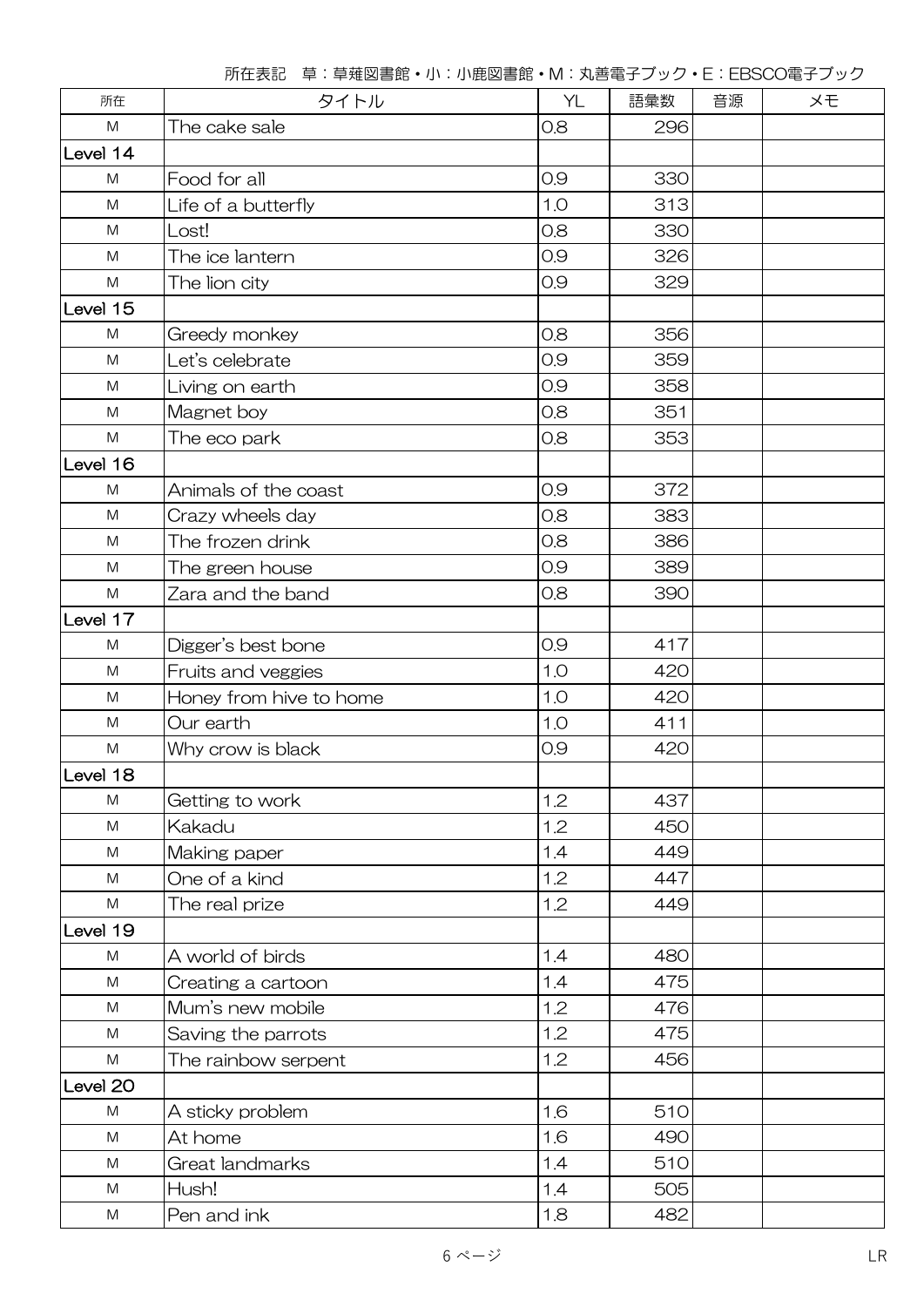| 所在        | タイトル                                             | YL  | 語彙数 | 音源 | ×Đ |
|-----------|--------------------------------------------------|-----|-----|----|----|
| Level 21  |                                                  |     |     |    |    |
| M         | Bug catchers                                     | 1.8 | 517 |    |    |
| ${\sf M}$ | Living around the world                          | 1.6 | 540 |    |    |
| M         | Snakes alive!                                    | 1.4 | 540 |    |    |
| M         | The ducks of Dinsmore Park                       | 1.4 | 522 |    |    |
| M         | Where's dad?                                     | 1.4 | 528 |    |    |
| Level 22  |                                                  |     |     |    |    |
| M         | A frog's life                                    | 1.8 | 563 |    |    |
| M         | Health online                                    | 1.6 | 556 |    |    |
| M         | My mum the inventor                              | 1.6 | 562 |    |    |
| M         | Second-hand dog                                  | 1.6 | 564 |    |    |
| ${\sf M}$ | Simple machines                                  | 1.8 | 568 |    |    |
| Level 23  |                                                  |     |     |    |    |
| M         | Days to remember                                 | 1.8 | 584 |    |    |
| M         | Helping each other                               | 1.8 | 576 |    |    |
| M         | Ice science                                      | 1.8 | 586 |    |    |
| M         | Spencer's blog                                   | 1.4 | 567 |    |    |
| M         | The reward                                       | 1.6 | 599 |    |    |
| Level 24  |                                                  |     |     |    |    |
| M         | Don't sweat it                                   | 1.6 | 699 |    |    |
| M         | Don't trash it                                   | 1.8 | 699 |    |    |
| M         | Giraffe goes to Gibraltar                        | 1.6 | 688 |    |    |
| M         | Hot, cold, and in-between                        | 2.0 | 698 |    |    |
| M         | The new year                                     | 2.0 | 699 |    |    |
| Level 25  |                                                  |     |     |    |    |
| M         | Birds and pterosaurs                             | 2.0 | 750 |    |    |
| ${\sf M}$ | Chilly dog!                                      | 1.6 | 743 |    |    |
| M         | Heroes of the wilderness                         | 2.0 | 749 |    |    |
| M         | The great Christmas Island red crab<br>migration | 2.0 | 727 |    |    |
| ${\sf M}$ | The lion lights $-$ based on a true story $-$    | 1.8 | 747 |    |    |
| Level 26  |                                                  |     |     |    |    |
| M         | A crazy day at the museum                        | 1.8 | 797 |    |    |
| M         | Dynamic dinosaurs!                               | 1.8 | 796 |    |    |
| M         | Extinct and almost extinct                       | 1.8 | 783 |    |    |
| M         | Jiro Ono —sushi master—                          | 1.6 | 790 |    |    |
| M         | What Jack did next                               | 1.6 | 784 |    |    |
| Level 27  |                                                  |     |     |    |    |
| M         | Art rocks                                        | 2.0 | 825 |    |    |
| M         | Excellent experiments                            | 1.8 | 843 |    |    |
| M         | Needs and wants                                  | 1.8 | 840 |    |    |
| M         | The odd-shaped horse                             | 2.0 | 846 |    |    |
| M         | The sundial alien field trip                     | 1.8 | 842 |    |    |

所在表記 草:草薙図書館・小:小鹿図書館・M:丸善電子ブック・E:EBSCO電子ブック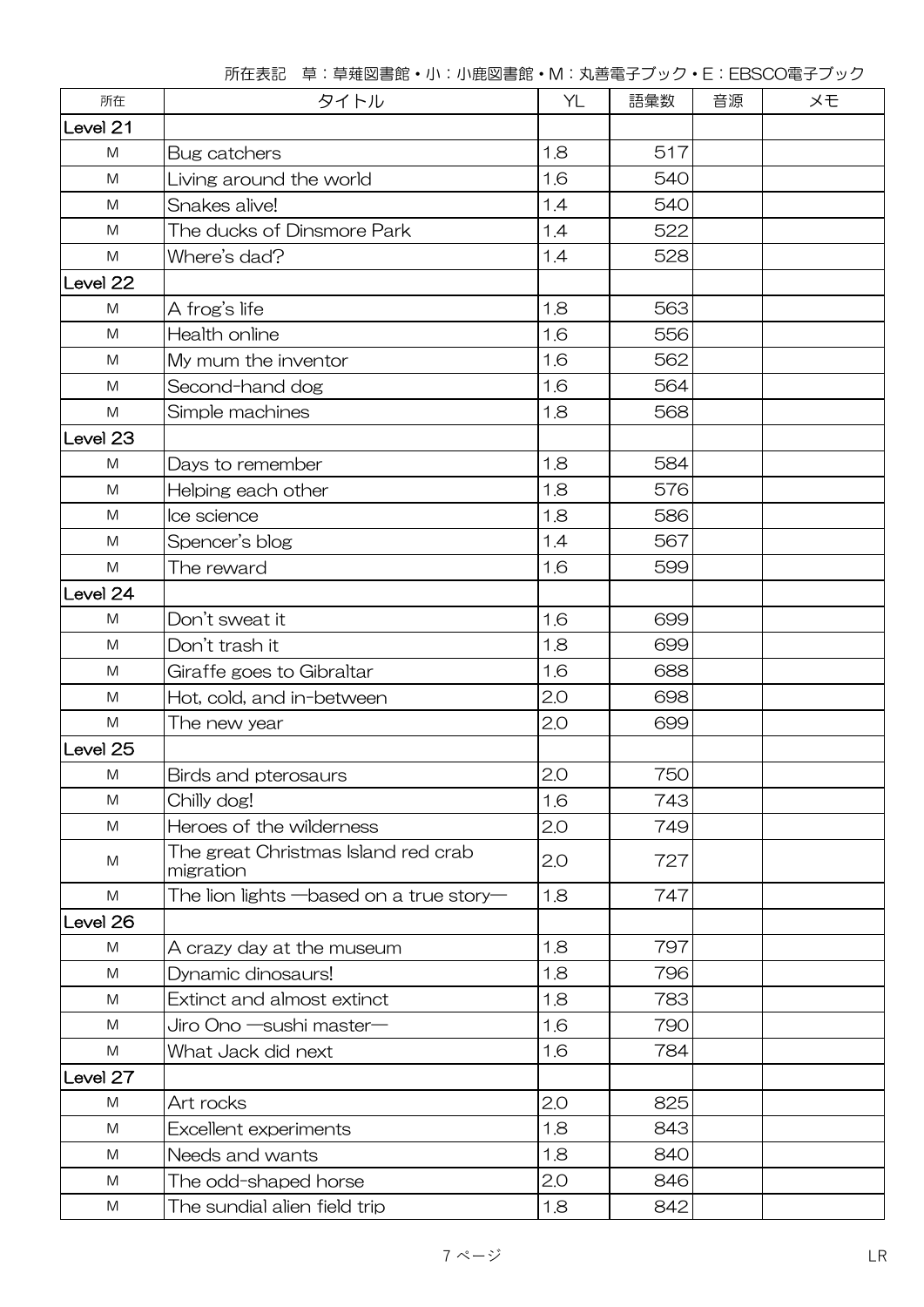| 所在          | タイトル                                         | YL          | 語彙数   | 音源 | XĐ |
|-------------|----------------------------------------------|-------------|-------|----|----|
| Level 28    |                                              |             |       |    |    |
| M           | One supersonic space jump                    | 2.0         | 898   |    |    |
| M           | Sam's great invention                        | 1.6         | 884   |    |    |
| M           | The children of the sun $-$ an Inca myth $-$ | 1.8         | 889   |    |    |
| M           | The greatest reef                            | 2.0         | 879   |    |    |
| ${\sf M}$   | The sea turtles of Tortuguero                | 2.0         | 868   |    |    |
| Level 29    |                                              |             |       |    |    |
| M           | Connected kids can                           | 2.0         | 930   |    |    |
| M           | Penelope Plotter and the perilous pencil     | 2.0         | 938   |    |    |
| M           | Pristine places on earth                     | 2.0         | 919   |    |    |
| M           | Solutions to pollution                       | 2.0         | 906   |    |    |
| M           | The star party                               | 2.0         | 915   |    |    |
| Level 30    |                                              |             |       |    |    |
| M           | <b>Blind triathletes</b>                     | 1.8         | 951   |    |    |
| M           | Cracked!                                     | 1.8         | 979   |    |    |
| M           | Earth, the Sun, and the Moon                 | 2.0         | 998   |    |    |
| M           | Mrs Kim's ketchup                            | 1.8         | 990   |    |    |
| M           | Science at work                              | 2.0         | 1,000 |    |    |
|             | <b>Step Into Reading</b>                     |             |       |    |    |
| Step 1      |                                              |             |       |    |    |
| E           | <b>B</b> Is for Books!                       | $0.3 - 0.5$ | 96    |    |    |
| Ε           | <b>Ballet Stars</b>                          | $0.3 - 0.5$ | 118   |    |    |
| $\mathsf E$ | Bear Hugs                                    | $0.3 - 0.5$ | 85    |    |    |
| E           | <b>Big Egg</b>                               | $0.4 - 0.6$ | 103   |    |    |
| Ε           | Cat Traps                                    | $0.3 - 0.5$ | 95    |    |    |
| E           | Chicks!                                      | $0.3 - 0.6$ |       |    |    |
| Ε           | Dancing Dinos                                | $0.4 - 0.6$ | 113   |    |    |
| E           | Dancing Dinos Go to School                   | $0.4 - 0.6$ | 116   |    |    |
| Ε           | Dig, Scoop, Ka-boom!                         | $0.3 - 0.6$ |       |    |    |
| Ε           | Ducks Go Vroom                               | $0.3 - 0.5$ | 102   |    |    |
| Ε           | Elmo and Grover, Come on Over!               | $0.3 - 0.6$ |       |    |    |
| $\mathsf E$ | Elmo Says Achoo!                             | $0.4 - 0.6$ | 133   |    |    |
| $\mathsf E$ | Flip Flop!                                   | $0.3 - 0.5$ | 97    |    |    |
| Ε           | Happy Birthday, Cookie Monster!              | $0.3 - 0.6$ |       |    |    |
| $\mathsf E$ | Happy Mother's Day!                          | $0.3 - 0.6$ |       |    |    |
| E           | I Can Do It!                                 | $0.3 - 0.5$ | 198   |    |    |
| E           | I Spy: A Game to Read and Play               | $0.3 - 0.6$ |       |    |    |
| Ε           | Monkey Play                                  | $0.3 - 0.5$ | 149   |    |    |
| Ε           | <b>One Hundred Shoes</b>                     | $0.3 - 0.6$ |       |    |    |
| Ε           | P.J. Funnybunny Camps Out                    | $0.3 - 0.6$ |       |    |    |
| $\mathsf E$ | <b>Too Many Dogs</b>                         | $0.3 - 0.5$ | 63    |    |    |
| E           | Wheels!                                      | $0.3 - 0.5$ | 69    |    |    |
| Step 2      |                                              |             |       |    |    |

所在表記 草:草薙図書館・小:小鹿図書館・M:丸善電子ブック・E:EBSCO電子ブック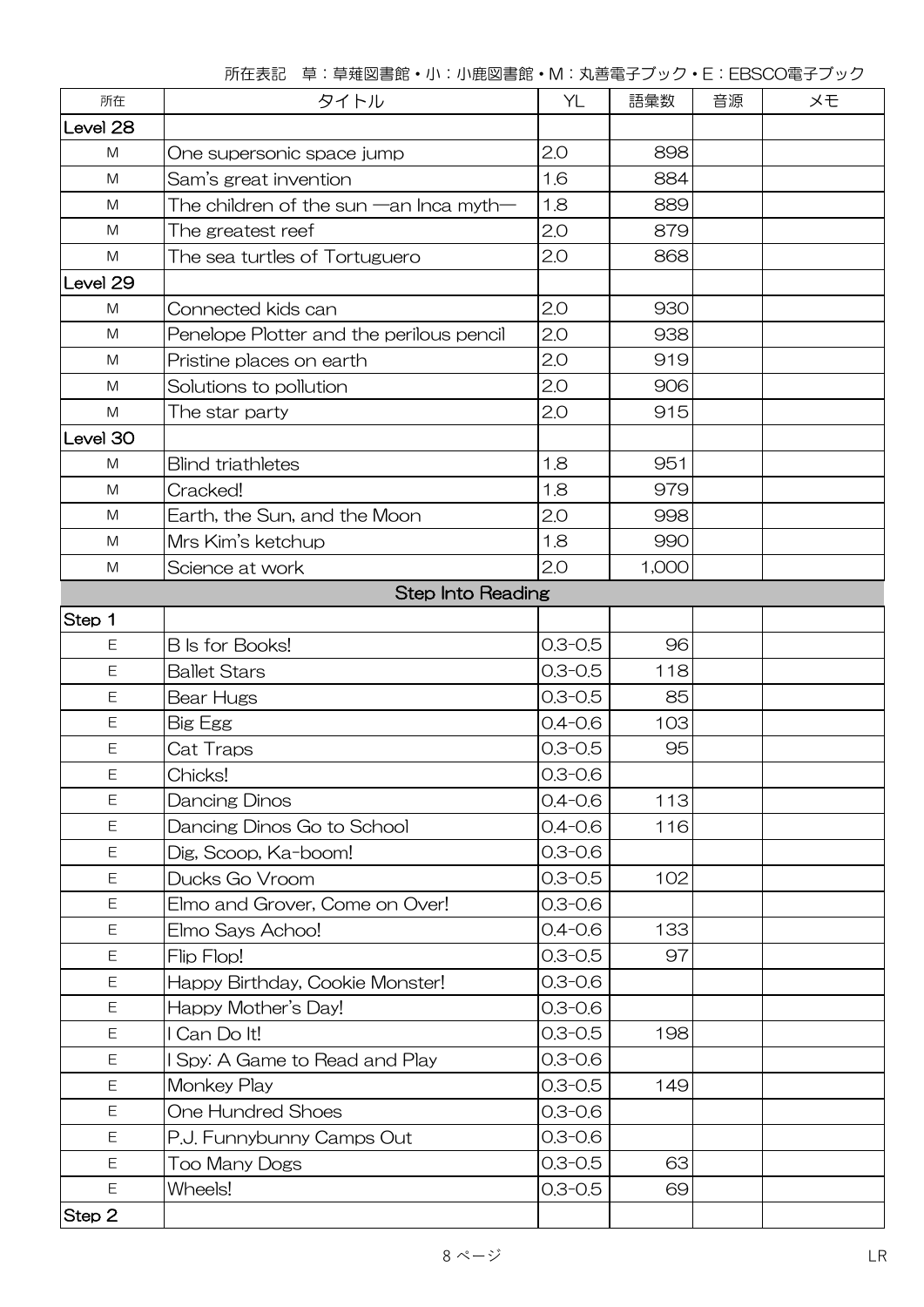| 所在          | タイトル                                     | YL          | 語彙数   | 音源 | XĐ |
|-------------|------------------------------------------|-------------|-------|----|----|
| $\mathsf E$ | A Monster Is Coming!                     | $0.6 - 0.8$ | 323   |    |    |
| E           | Baker, Baker, Cookie Maker               | $0.5 - 0.7$ | 161   |    |    |
| E           | Big Bird Says                            | $0.5 - 0.7$ | 215   |    |    |
| E           | Cat on the Mat                           | $0.5 - 0.7$ | 274   |    |    |
| $\mathsf E$ | <b>Christopher Columbus</b>              | $0.5 - 0.8$ |       |    |    |
| Ε           | Lowly Worm Meets the Early Bird          | $0.5 - 0.8$ |       |    |    |
| E           | My New Boy                               | $0.5 - 0.7$ | 256   |    |    |
| E           | Penny of the Pyramids                    | $0.5 - 0.8$ |       |    |    |
| E           | Ready? Set. Raymond!                     | $0.6 - 0.8$ | 300   |    |    |
| $\mathsf E$ | Shampoodle                               | $0.6 - 0.8$ | 215   |    |    |
| Ε           | Sir Small and the Dragonfly              | $0.6 - 0.8$ | 378   |    |    |
| $\mathsf E$ | <b>Spring Surprises</b>                  | $0.5 - 0.8$ | 211   |    |    |
| Ε           | Step This Way                            | $0.5 - 0.8$ |       |    |    |
| $\mathsf E$ | The Statue of Liberty                    | $0.5 - 0.8$ | 438   |    |    |
| Ε           | The Tree Doctor                          | $0.5 - 0.8$ |       |    |    |
| Ε           | Unicorn Wings                            | $0.6 - 0.8$ | 295   |    |    |
| Ε           | Wake Up, Sun!                            | $0.6 - 0.8$ | 303   |    |    |
| Step 3      |                                          |             |       |    |    |
| E           | A Tale About Tails                       | $0.8 - 1.6$ |       |    |    |
| Ε           | Abe Lincoln's Hat                        | $1.0 - 1.4$ | 1,159 |    |    |
| $\mathsf E$ | Anne Frank's Chestnut Tree               | $0.8 - 1.6$ |       |    |    |
| Ε           | <b>Babe Ruth Saves Baseball</b>          | $1.0 - 1.4$ | 920   |    |    |
| E           | Barack Obama: Out of Many, One           | $1.0 - 1.4$ | 1,167 |    |    |
| Ε           | Dolphins!                                | $1.0 - 1.4$ | 1,099 |    |    |
| Ε           | Eat My Dust! Henry Ford's First Race     | $1.0 - 1.4$ | 900   |    |    |
| E           | Fairies!: A True Story                   | $1.0 - 1.4$ | 885   |    |    |
| $\mathsf E$ | Fox and Crow Are Not Friends             | $1.0 - 1.4$ | 943   |    |    |
| E           | Francis Scott Key's Star-spangled Banner | $1.0 - 1.4$ | 817   |    |    |
| Ε           | George Washington and the General's Dog  | $0.8 - 1.6$ | 800   |    |    |
| Ε           | Gulliver in Lilliput                     | $0.8 - 1.6$ | 723   |    |    |
| E           | <b>Home for Christmas</b>                | $0.8 - 1.6$ |       |    |    |
| Ε           | Hooray for Hair!                         | $0.8 - 1.6$ |       |    |    |
| Ε           | Johnny Appleseed: My Story               | $1.0 - 1.4$ | 876   |    |    |
| E           | Little Lucy                              | $1.0 - 1.4$ | 916   |    |    |
| Ε           | Little Witch Goes to School              | $1.2 - 1.6$ | 1,299 |    |    |
| Ε           | Monster Trucks!                          | $1.0 - 1.4$ | 1,052 |    |    |
| Ε           | Norma Jean, Jumping Bean                 | $0.8 - 1.2$ | 694   |    |    |
| Ε           | Pirate Mom                               | $1.0 - 1.4$ | 894   |    |    |
| $\mathsf E$ | Pretty Penny Comes up Short              | $1.0 - 1.4$ | 815   |    |    |
| Ε           | Show Me the Honey                        | $0.8 - 1.6$ |       |    |    |
| E           | S-s-snakes!                              | $1.0 - 1.4$ | 1,027 |    |    |
| Ε           | The Best Mistake Ever! and Other Stories | $1.0 - 1.4$ | 1,082 |    |    |

所在表記 草:草薙図書館・小:小鹿図書館・M:丸善電子ブック・E:EBSCO電子ブック